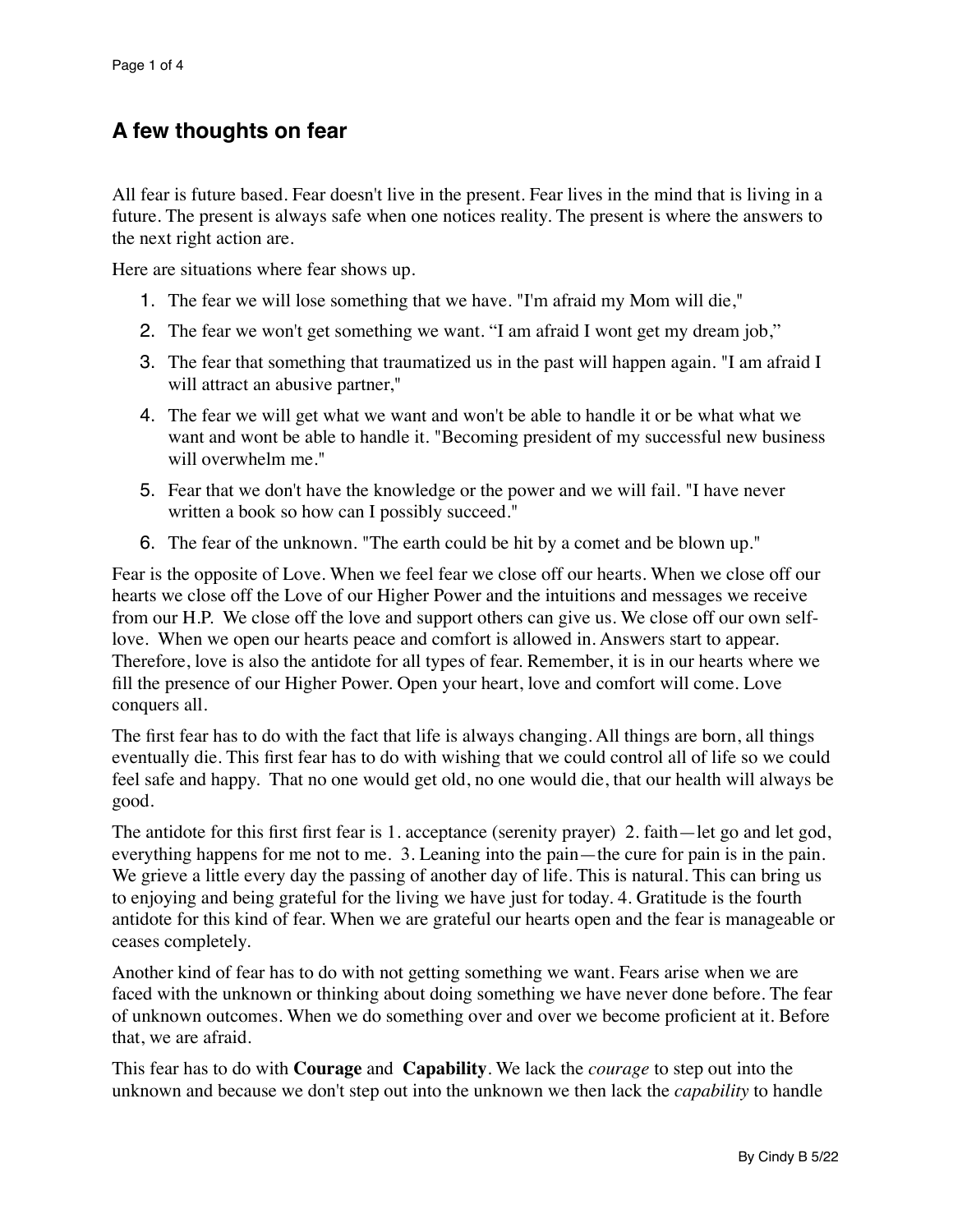what the unknown is. When we have courage to take even one action and move through fear we grow in our ability to do what makes us fearful. By actually doing what makes us feel afraid we eventually become capable of doing these things without fear because fear leaves when we become proficient at something.

Faith also is the antidote for this kind of Fear, but faith attached to action. Faith without works is dead. In other words, faith without actions will only cycle us back to the same fear. Courage to act as if, will help us take the actions we need to overcome fear, because we can only overcome fear by taking **Action**.

The 3rd fear has to do with neurological pathways. Replaying scenes that are no longer in reality, but bringing them into the here and now. This kind of fear has cycles and anniversaries. We react as if this trauma is happening right now or we become afraid that it will happen in the future. This kind of fear, much like addiction, becomes an obsession of the mind. The antidote to this fear is to question our thoughts, inquiry, seeing reality rather than the wreckage of the future. This fear often needs others to help pull us out of—or as some people say, God with skins on them. The action to take for this fear is to reach out for support people in working through anxiety.

The fourth kind of fear is like fear #2 but subtly different. It's the fear of one's own power. The fear that you really do matter and really can make a difference. The fear comes when the identity set up early in life is being challenged. My ego told me I was worthless, now I have an identity crisis because I am beginning to see that I have gifts and talents that matter to the people in my world. That I am a gift to the world and I am fulfilling the will of my higher power. Where does this fear come in? It's taking back our need to control. If we are God's agents, then of course we will become the vehicle that manifests more than our smaller self could. The overwhelm comes because we are growing and all growth will have pains and tests. Muscles that will need to be flexed. Antidote: Let God do for you what you cannot do for yourself. Serenity prayer. Open your heart to HP and feel comforted. Accept where you are right now. Gratitude. Laugh at yourself. Fear can be lighted by laughter.

## **Fear Spiral**

All fears are based on vagueness and not being clear or focused. They are based on thoughts that come in so fast, we are not even aware of them. We are aware of the panic or the body sensations before we are clear about what the fear is.

Here are some emotions and behaviors that are clues we are afraid:

Anger Shame Guilt Jealousy Indignation **Iustification** Defiance Picking a fight Holding a grudge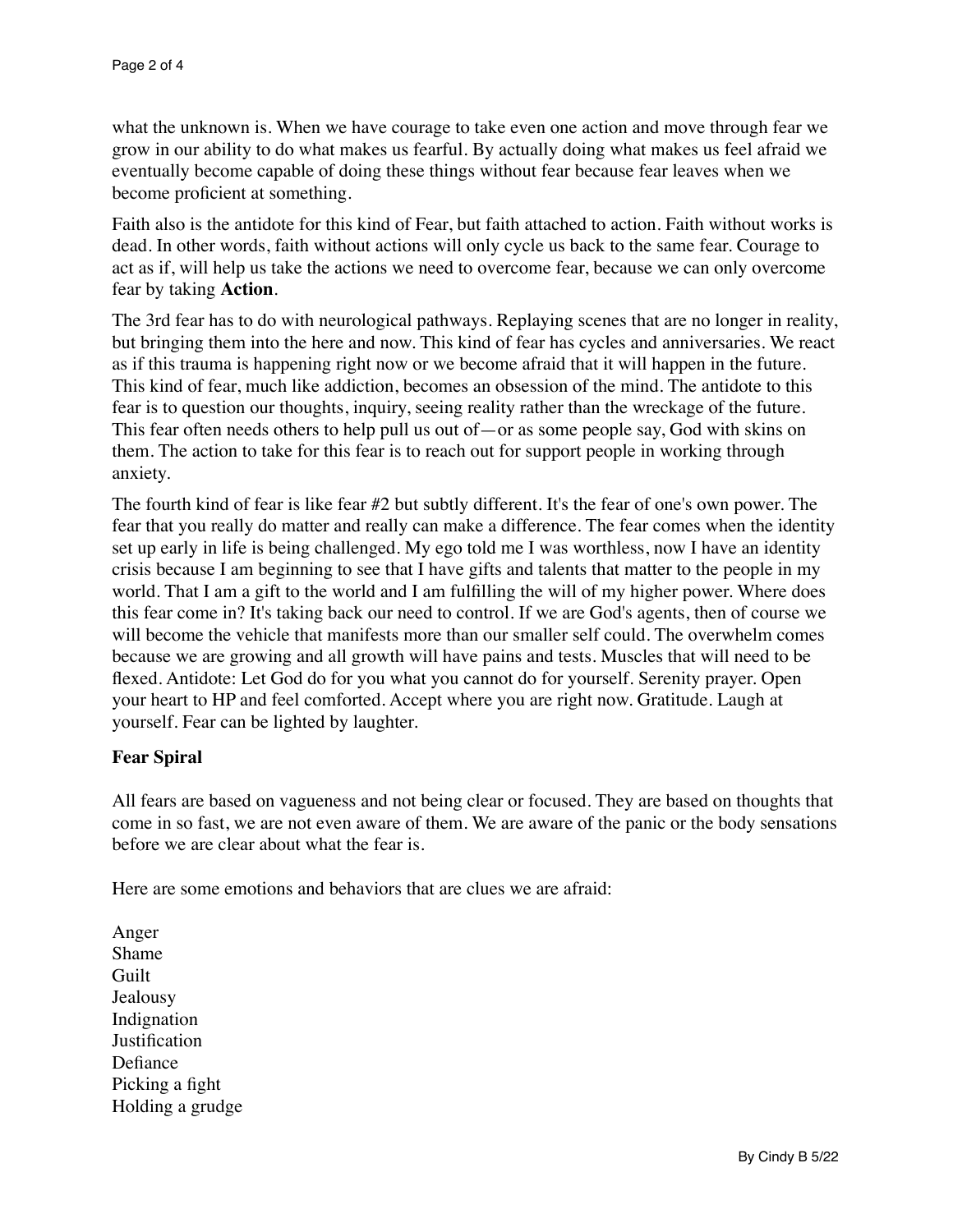Page 3 of 4

Getting sleepy Feeling more tired than usual Feeling sick and hoping you are Being sick and feeling relieved that you can go to bed Being late Procrastinating Talking over someone Talking at someone Cutting people off Suicidal thoughts Helpless feelings Hopeless feelings Avoiding the topic Getting very busy doing unimportant things Over sleeping Over eating Vegging out in front of a screen Getting drunk or high Distracting self with fantasy and porn Not exercising Breaking commitments Doing everything you can to not take action

## **Breaking the fear spiral**

Must begin with Clarity (see the issue, see the goal, see the vision) Clarity leads to Confidence (when you see it clearly, it starts to build trust that you have answers)

Confidence leads to certainty (when you start to trust yourself, and you are clear, you become certain that you can accomplish the next right action.)

Certainty leads to courage (when you are certain, you can act as if, you have the inner fortitude to do what your soul is guiding you to do)

Courage leads to action (when you have inner fortitude you have the willingness to take the first small step)

Action leads to ability (you don't know if you can do something until you try. By taking action you start to increase your ability to do this thing)

Ability leads to competence (once you find you are able to do something, you repeat this enough times that you become competent at it)

Competence leads to accomplishment (your small actions have lead you to being proficient and all tasks are easier and faster to accomplish)